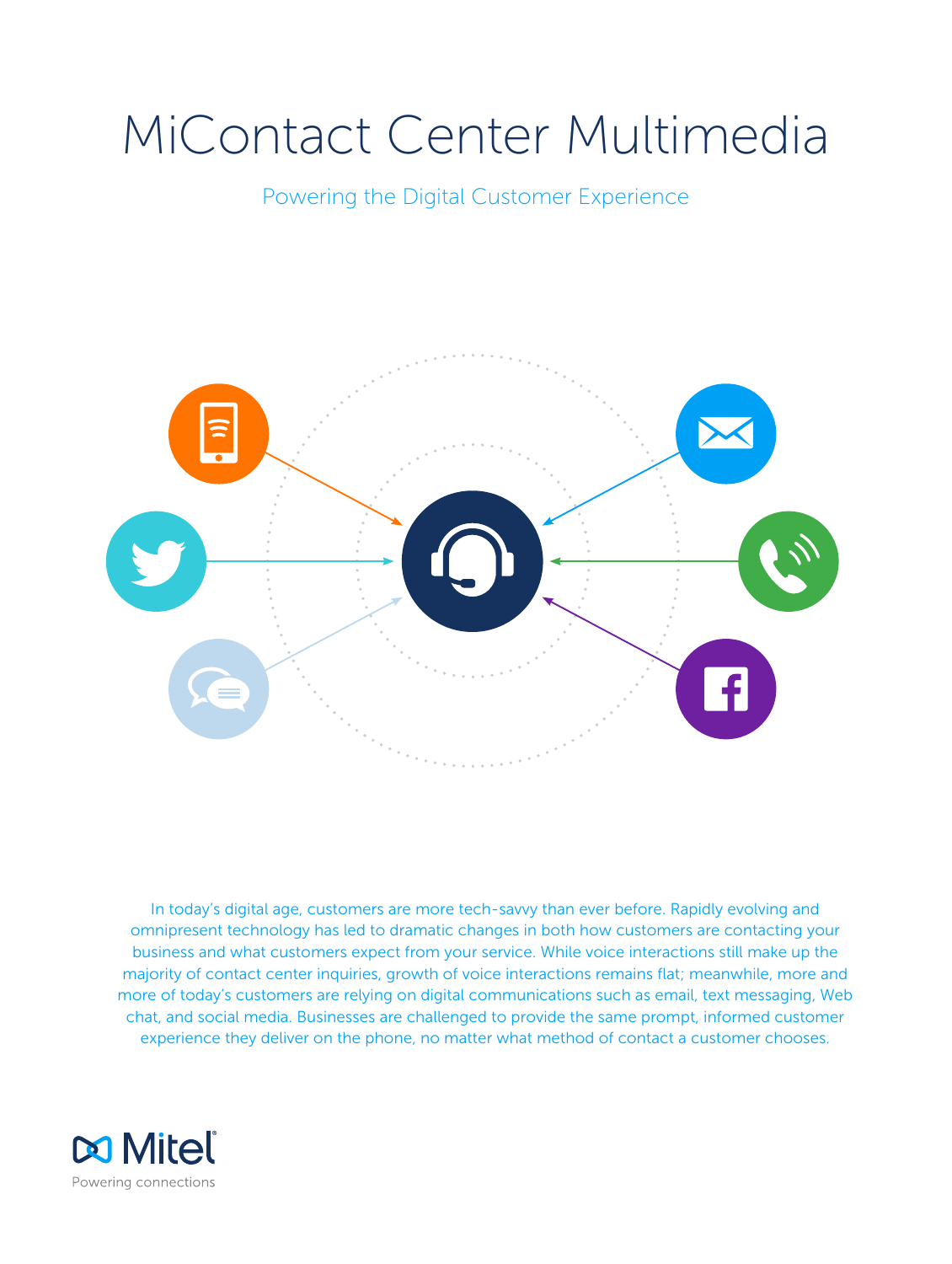A key business driver leading the evolution of digital customer interaction is the ever-changing ease of technology. In a very short amount of time, end customers went from carrying bulky mobile phones with only voice capabilities to powerful smartphones equipped with SMS, full Internet access and a variety of social media applications.

Customers have the ability to reach out instantly and the freedom to interact with businesses using the method of their choosing. "Word of mouth" marketing has a wider reach than ever through social media sites, web forums and blogs, where a positive or negative customer experience can turn viral in a matter of minutes. As a result, businesses must think beyond voice interactions and deliver the same standard of customer service across all media.

# Don't just take our word for it:

- 90% of consumers will always check a website before emailing or calling a company (Source: Synthetix)
- 25% of consumers utilize one to two channels when seeking customer care and 52% of consumers utilize three or four channels (Source: Ovum)
- 63% of online consumers said they were more likely to return to a website that offers live chat (Source: Forrester)
- 79% of customers that had a negative experience with a company told others about it (Source: Harris Interactive).

Digital customer experience has transformed from industry buzzwords and a "nice to have" feature to a necessary functionality, with proven use cases and quantifiable results in organizations of all sizes in different verticals around the world. The business value in leveraging digital communication channels is becoming undeniably clear as a competitive differentiator – if you're not going to make it easy for customers to do business with you, your competitors will!

A multi-channel contact center solution can improve customer satisfaction by providing flexible ways to reach into your business, expand the reach of your business to both existing and potential customers, improve operational efficiency, and reduce both OPEX and cost per interaction. Most importantly, you give your business a competitive advantage and keep your customers coming back for more

MiContact Center Multimedia enables you to differentiate your business by empowering your customers, contact center agents, supervisors and even your administrators.

### Features at a Glance

#### FOR CUSTOMERS

- *• Automatic routing of email/fax, social media, web chat and SMS for a superior customer experience*
- *• Feature-rich Web chat across all devices (all browsers across PC, mobile, and tablet) for customer flexibility*
- *• Estimated wait times for all media and queues so customers can make informed decisions about how to contact your business*
- *• Convenient, automated self-service capabilities for routine customer interactions*

#### FOR AGENTS

- *• Unified desktop client for handling all media types*
- *• Pushing and pulling of customer inquiries from multimedia queues and skills-based multimedia routing*
- *• Response templates for faster, consistent customer engagement*

#### FOR SUPERVISORS

- *• Easy-to-use, sophisticated real-time and historical reporting capabilities, including native support for Windows 8 tablets and other tablet devices via VMware View*
- *• Customizable thresholds for real-time alarming and alerts*
- *• Historical report scheduling and distribution*

#### FOR ADMINISTRATORS

- *• Visual, drag-and-drop user interface for multimedia routing, including auto-responses for self-service*
- *• Support for Microsoft Exchange, Microsoft Office 365, Gmail (using Google Apps for Business), and IBM Notes*
- *• Tight-knit integration with MiVoice Business & MiCollab*
- *• Stand-alone, non-voice support for Microsoft Lync, the MiVoice 5000, and non-Mitel deployments*
- *• Integration with third-party social media monitoring solutions such as BizVu Social, Trackur, and Imooty*
- *• Integration with LiveLook for third-party co-browsing support*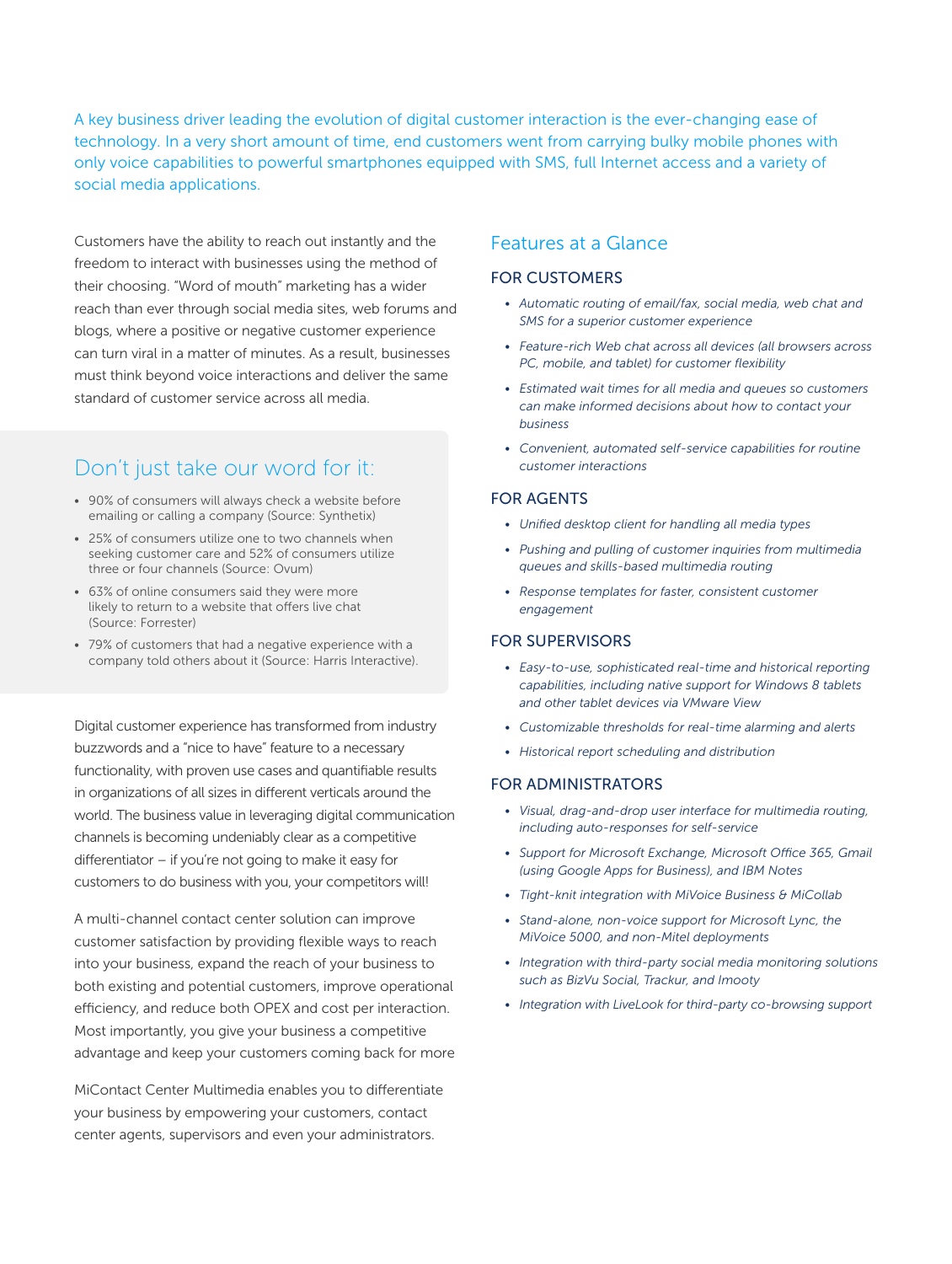## Flexible Customer Experience

MiContact Center Multimedia empowers customers to interact with your contact center in the medium of their choosing, whether it's voice, email, fax, social media, web chat, or multimedia self-service\*. This positive, convenient experience turns customers into word-ofmouth marketers and monetizes social media. MiContact Center Multimedia even integrates with third-party social media monitoring solutions, such as BizVu Social, Trackur, and Imooty, and can optionally integrate with LiveLook for third-party co-browsing support so you can turn social media into a two-way customer engagement channel.

With the Web chat feature of MiContact Center Multimedia, companies are able to provide their end customers with a feature-rich user experience across all devices. Whether your customers are reaching out to you from a PC, a mobile device, or a tablet, they're provided a seamless user experience to have their inquiries addressed in real time.

Included with MiContact Center Multimedia is a fully customizable Contact Us Web template that allows businesses to easily display all of the contact options for the company on a corporate website and publish estimated wait times for all media and queues. This not only gives your customers the flexibility to choose the media with which they will contact you, but empowers intelligent, informed customer decisions, as they can quickly identify which media will get the fastest answers. The Contact Us tab is easily customizable by any in-house Web developer and, in the event you do not have access to someone with the right skill set, Mitel Professional Services can be leveraged to ensure the Contact Us tab matches your corporate brand identity and includes the contact options you want to make available to your customers.

#### Seamless Agent Experience

With MiContact Center Multimedia, not only do customers have a seamless experience between all media channels, but so do agents. On the desktop, contact center agents use the Mitel Ignite client, a single application designed to handle all digital customer interactions. From Ignite, agents can receive multimedia queries through ACD-like routing algorithms, such as Longest Idle Agent or Most Skilled Agent, but they also have the ability to see contacts waiting in queue and dynamically select these to be answered.



*Web Chat "Contact Us" Example*

From the Ignite client, agents have all of the tools they need to do their jobs, with the ability to join/leave agent groups, set/remove themselves from Do Not Disturb and Make Busy, and request help from supervisors. They also have a Real-time Monitor view that allows them to quickly view their personal performance, as well as the performance of the agents and queues working with them in the contact center.

#### Management in Real Time

With MiContact Center Multimedia, supervisors have a wide range of real-time monitoring and historical reports at their disposal to help them measure and manage their digital customer experience. They can view real-time contact center activity from a variety of monitors and dashboards, drill-down further into performance with historical charts and reports for multimedia customer activity, replay historical multi-channel experience in simulated real time using the Auditor feature, forecast multimedia contact center agent requirements, and use forecasts to build intelligent work schedules using Mitel's Workforce Scheduling application.

*\* Voice is currently only supported for customers using MiVoice Business and MiCollab. Fax and SMS media is supported only when the fax/SMS server can convert media into email. Social media is available through third-party partners.*